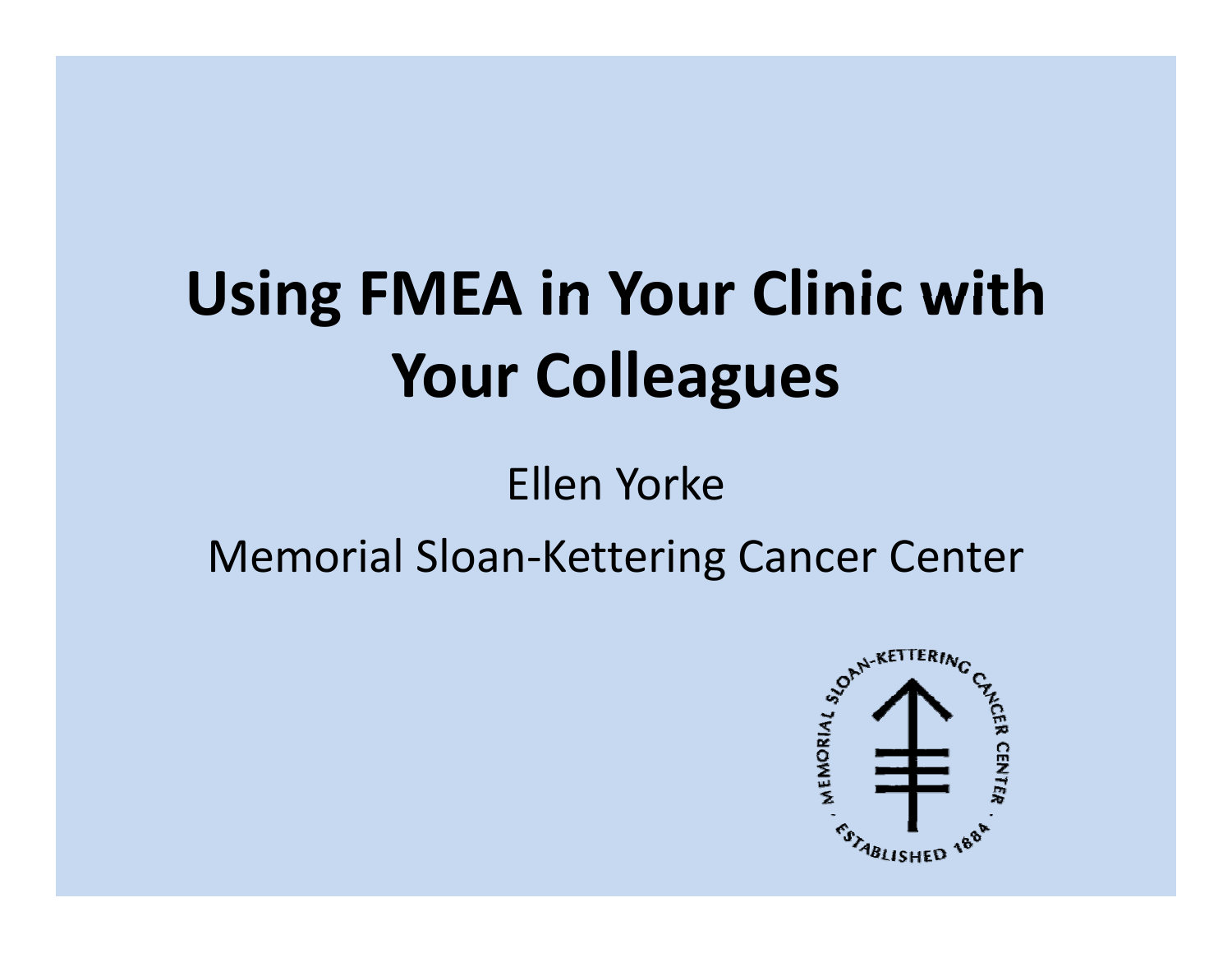#### Where I'm coming from



- A physicist in a very large academic cancer center
	- In a big, crowded, diverse city where space is tight
- Senior but not a 'chief' of anything
- – 10 treatment machines at main campus, 3 simulators, > 200 external beam treatments/day
	- And 4 Regional Centers
- – Medical Physics and Radiation Oncology are administratively different departments
- – $-$  ~ 40 external beam physicists and dosimetrists
- – $-$  ~ 18 senior MDs (main campus)
	- $\sim$  20-25 resident and fellow MDs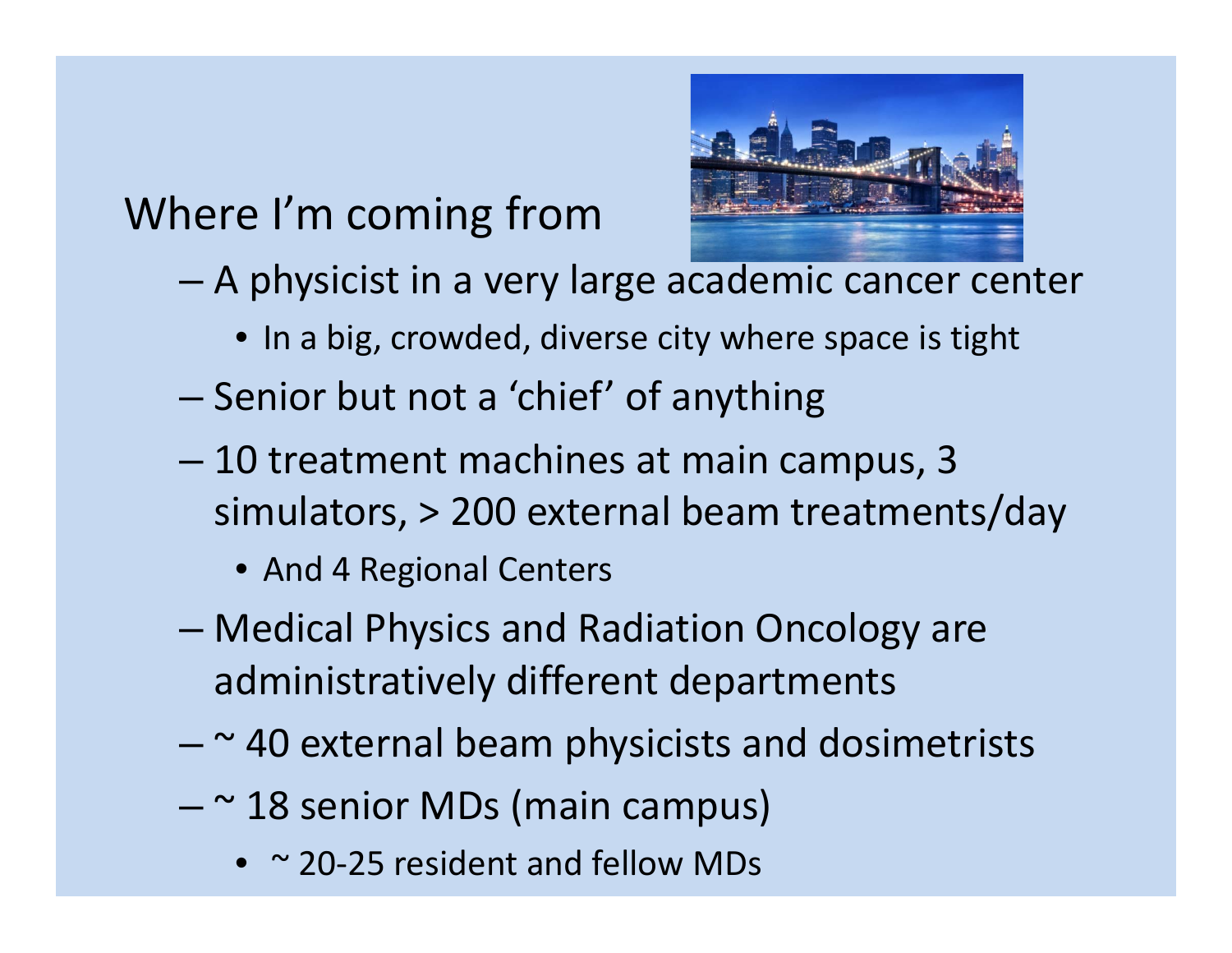- Examples are for **small-scale processes scale** within this large enterprise
	- – $-$  Do they apply to smaller, larger or differently located places?
		- For others to decide
	- – Aim is to demonstrate feasibility and utility of one approach to help others try similar projects on their own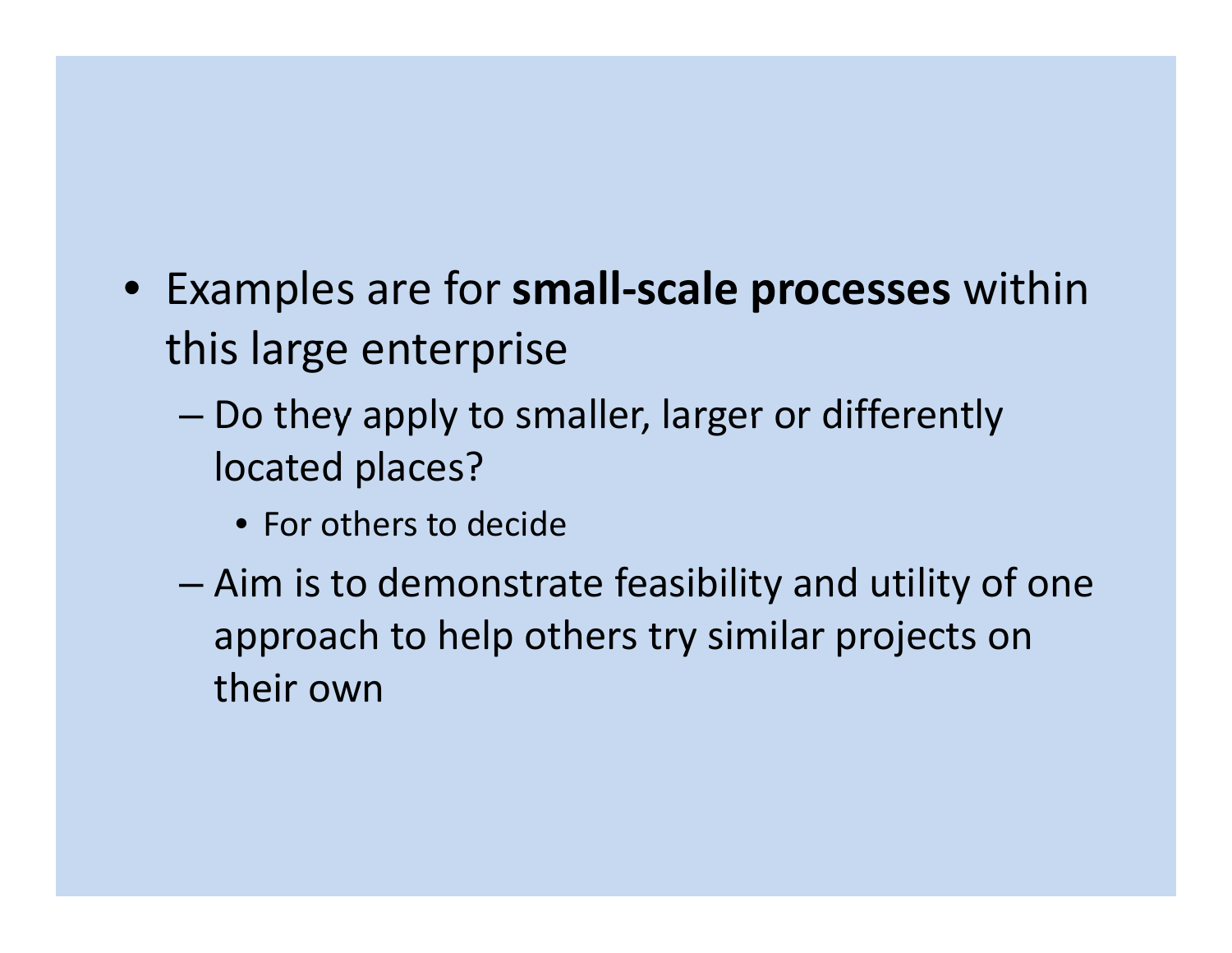# **Starting FMEA**

- Decide on a clinical process
	- –Need not be huge
- Pull together a group of involved personnel
	- – $-$  For a small process the group need not be large
	- –— Could be just yourself
		- Then you have to 'sell' your results to others
- Map out/list process steps in their clinical order
	- – Need not be graphically fancy- a spreadsheet or a simple list is OK
- Get group consensus on process map
	- –Process mapping is valuable in its own right!
- Start the FMEA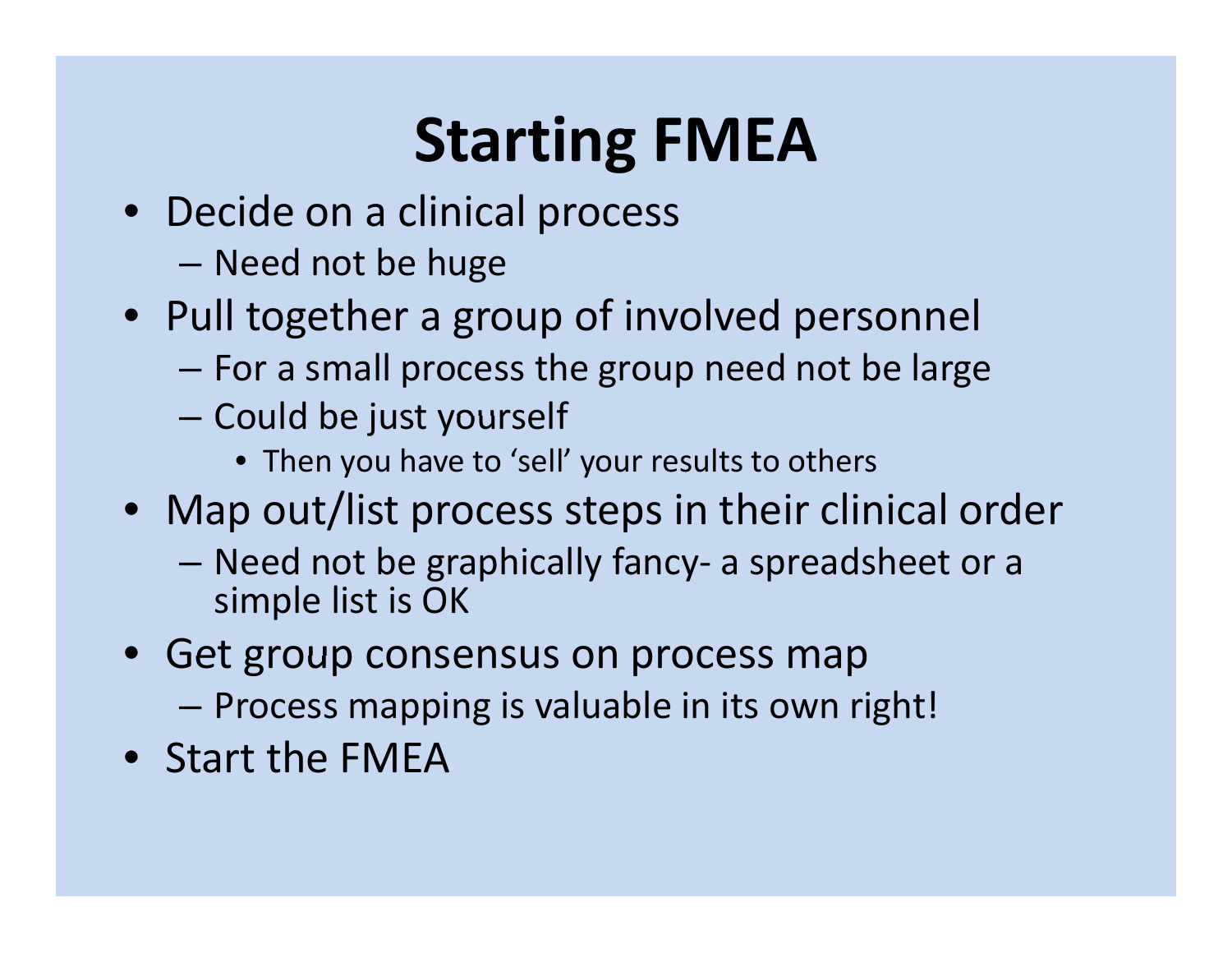### **Doing FMEA**

- For each process step ask and get group consensus:
	- – What could possibly go wrong?
		- These are the potential failure modes
	- –- How could it happen?
		- Causes of failure mode
	- –– How likely is failure due to this cause?
		- Occurrence = O
	- –– How hard to detect before patient is affected?
		- Detectability = D
	- What are the effects of an undetected failure?
		- Severity = S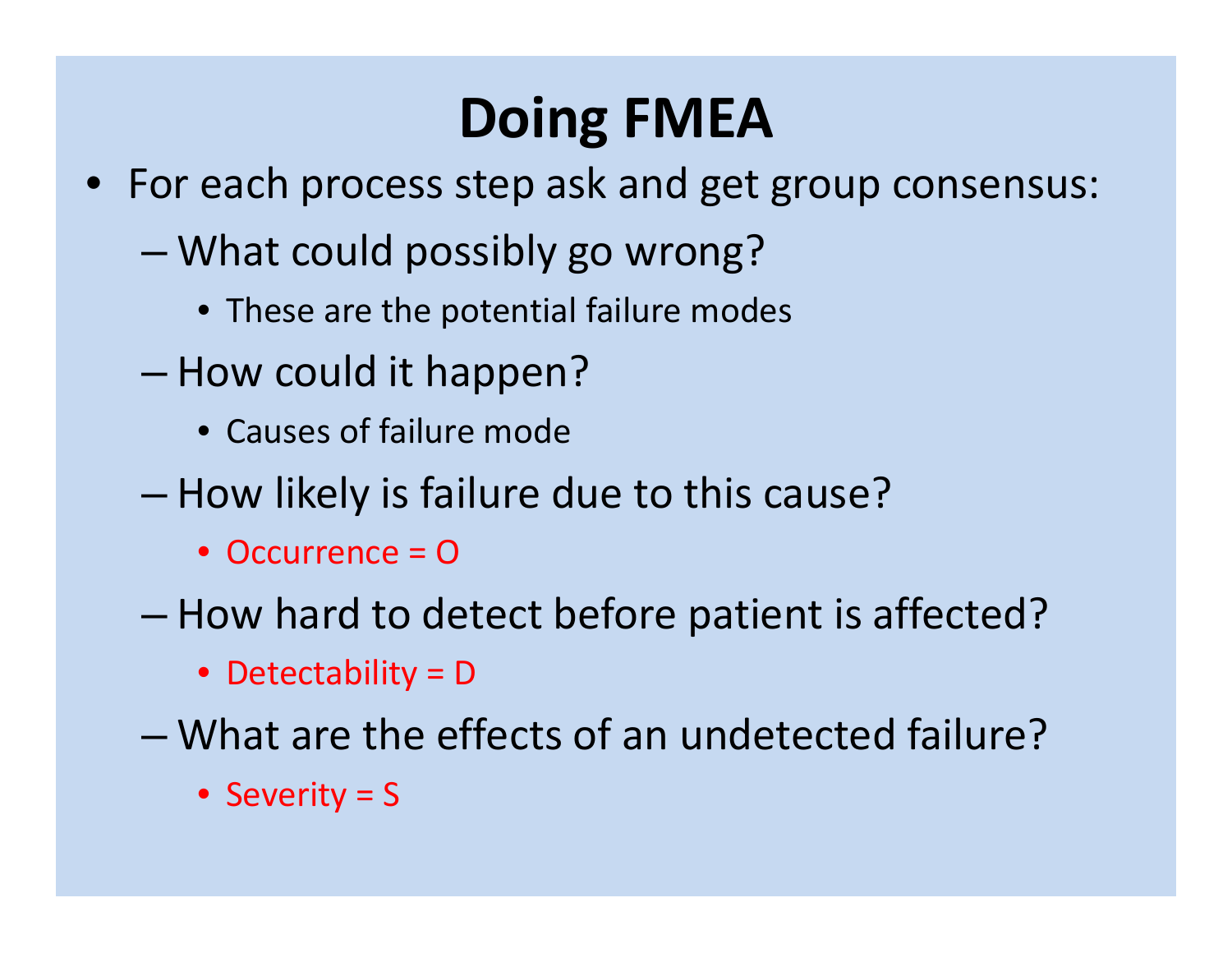- There are quantitatively different O, S, D scales
- But they may lead to similar relative ranks
- In the long run, it's the relative ranks that are important

•Of course, decide on one scale for a particular analysis

| Score          | Severity                                        | Occurrence                 | Detectability                 |
|----------------|-------------------------------------------------|----------------------------|-------------------------------|
| 1              | No effect                                       | Less than<br>every 5 years |                               |
| $\overline{2}$ | Dose $\Delta 5\%$                               | Every 2-5 years            | Very easy<br>to detect        |
| 3              |                                                 | Once a year                |                               |
| 4              | Minimal delay<br>in care                        | Several times<br>a year    | Easy to detect                |
| 5              |                                                 | Once a month               |                               |
| 6              | Allergic reaction;<br>moderate delay<br>in care | Several times<br>a month   | Mildly difficult<br>to detect |
| 7              |                                                 | Once a week                |                               |
| 8              | Dose $\Delta 20\%$ ,<br>reportable              | Several times a week       |                               |
| 9              |                                                 | Once a day                 |                               |
| 10             | Patient dies                                    | Several times a day        | Impossible<br>to detect       |

Table II. Descriptions of the O, S, and D values used in the TG-100 FMEA

| Rank                    | Occurrence $(O)$       |           | $S$ everity $(S)$                                             | Detectability $(D)$                                                |                                                                 |
|-------------------------|------------------------|-----------|---------------------------------------------------------------|--------------------------------------------------------------------|-----------------------------------------------------------------|
|                         | Qualitative            | Frequency | <b>Qualitative</b>                                            | Categorization                                                     | Estimated<br>Probability of<br>failure going<br>undetected in % |
| $\mathbf{1}$            | Failure                | 0.01%     | No effect                                                     |                                                                    | 0.01                                                            |
| $\overline{2}$          | unlikely               | 0.02%     | Inconvenience                                                 | Inconvenience                                                      | 0.2                                                             |
| $\overline{\mathbf{3}}$ | Relatively             | 0.05%     |                                                               |                                                                    | 0.5                                                             |
| $\overline{4}$          | few                    | 0.1%      | Minor                                                         | Suboptimal                                                         | 1.0                                                             |
|                         | failures               |           | dosimetric<br>error                                           | plan or<br>treatment                                               |                                                                 |
| 5                       |                        | $< 0.2\%$ | Limited                                                       | Wrong dose,                                                        | 2.0                                                             |
| 6                       | Occasional<br>failures | $< 0.5\%$ | toxicity or<br>tumor<br>underdose                             | dose<br>distribution,<br>location or                               | 5.0                                                             |
| 7                       |                        | $< 1\%$   | Potentially                                                   | volume                                                             | 10                                                              |
| 8                       | Repeated<br>failures   | < 2%      | serious<br>toxicity or<br>tumor<br>underdose                  |                                                                    | 15                                                              |
| 9                       |                        | $< 5\%$   | Possible very<br>serious<br>toxicity or<br>tumor<br>underdose | Very wrong<br>dose, dose<br>distribution,<br>location or<br>volume | 20                                                              |
| 10                      | Failures<br>inevitable | $>5\%$    | Catastrophic                                                  |                                                                    | $>20$                                                           |

O, S, D scoring from Ford et al **O**, S, D scoring from TG-100

RPN (=OxSxD) runs from 1 (extremely low risk) to 1000 (extremely high risk) In my first example I used Ford's scoring; in my second, I used TG-100's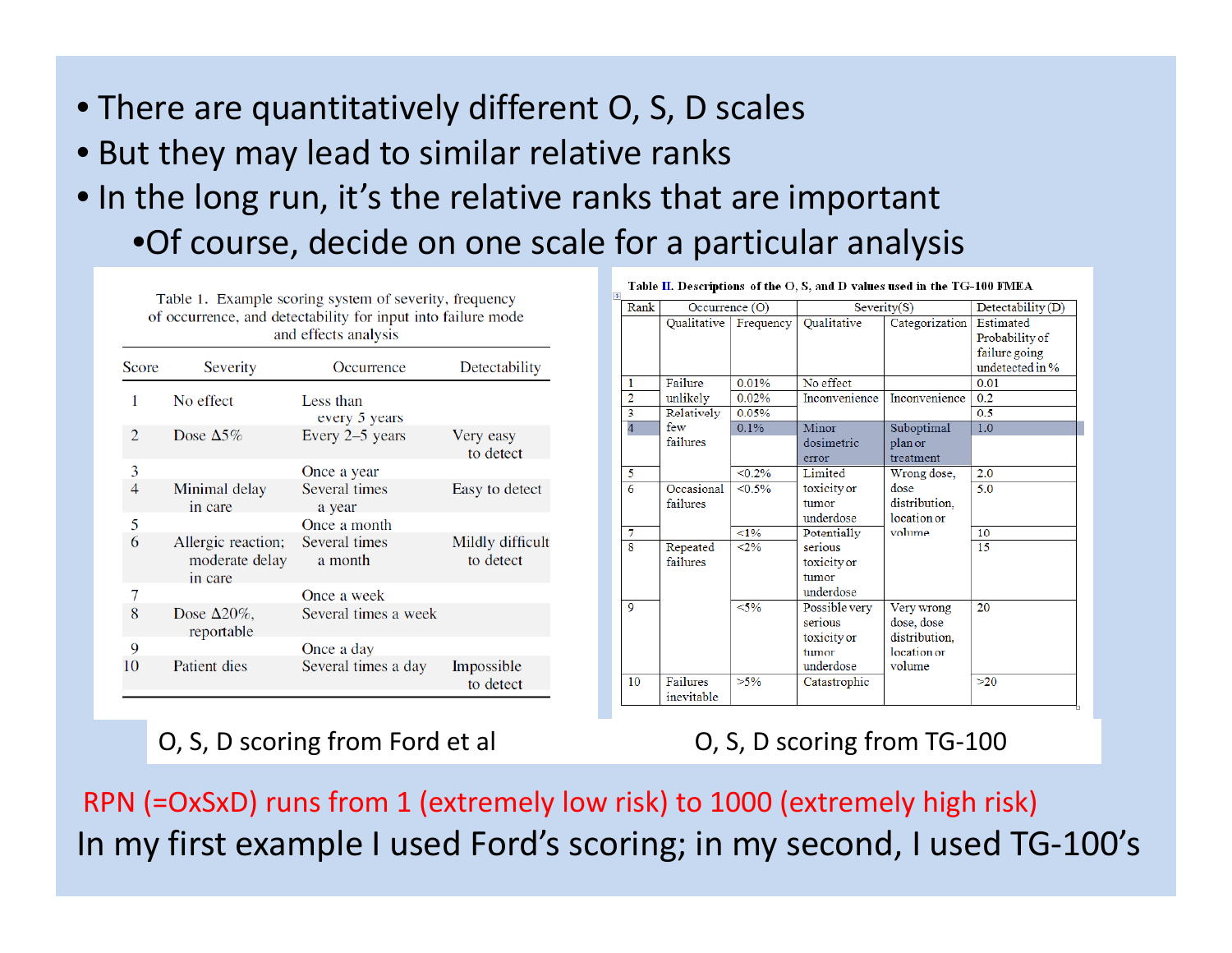# **Using FMEA**

- Score and prioritize the overall risk of each failure mode by the Risk Probability Number (RPN) – RPN=O x S x D
- Pool and discuss the group results
- First attack the highest RPN and any dangerously high severity failure modes
- A good FMEA helps identify where corrective actions are most needed
- Creating an FMEA sensitizes the group to weak points in the analyzed process
- Hopefully, one FMEA persuades others to make FMEA-guided interventions in other processes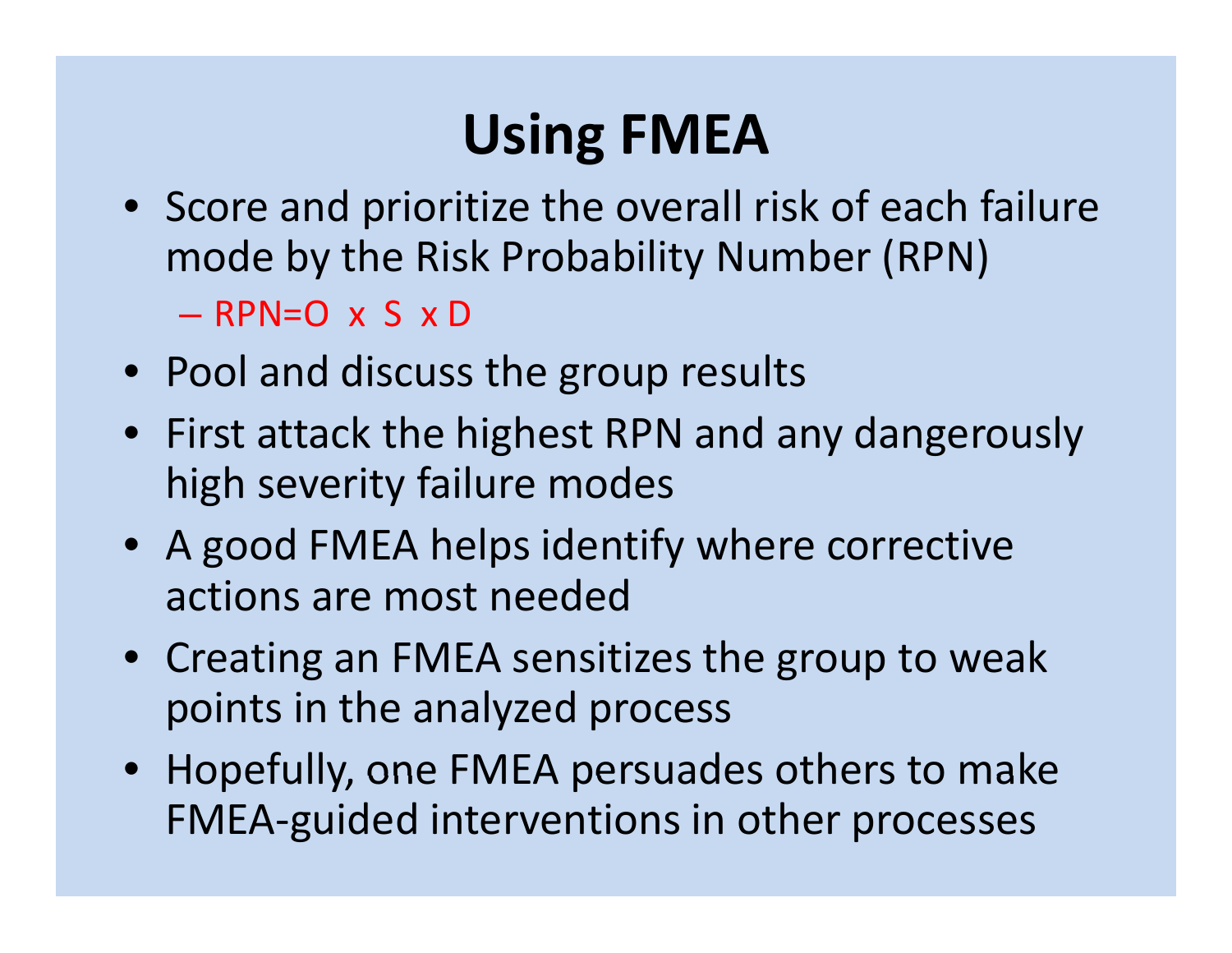# **Once the FMEA is done**

- Work backwards from each chosen FM to identify its precursor causes
- This is Fault Tree Analysis (FTA)
	- –– For simple processes, this might be easy
- Identify causes that are not well covered by your existing procedures or QM program
- Devise **feasible** and **efficient** mitigations
- Implement mitigating QM changes
- And re-evaluate after a reasonable time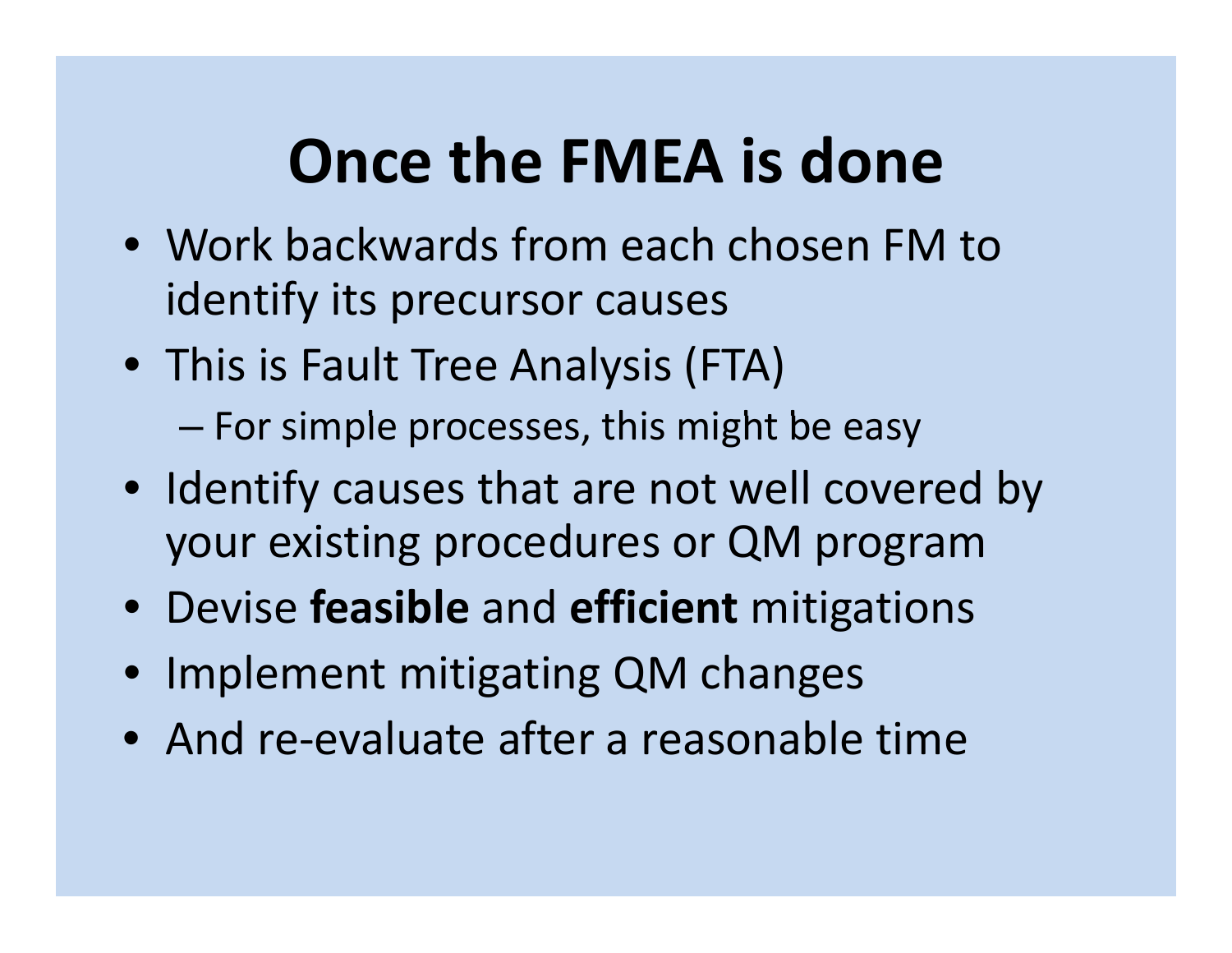### **FMEA does not exist in isolation**

- D and O may come from personal experience or from formal incident learning databases — Or both
- S may come from personal experience
	- – $-$  especially MD's

–

- – $-$  or potentially from biological models
- Devising mitigation strategies
	- – $-$  Can use Fault Tree Analysis
		- TG100 (See Ch 4 of 2013 Summer School)
			- Conceptually similar to Root Cause Analysis (RCA)
	- For small processes, less formal methods are helpful
- Communication is key in performing FMEA and in devising mitigation

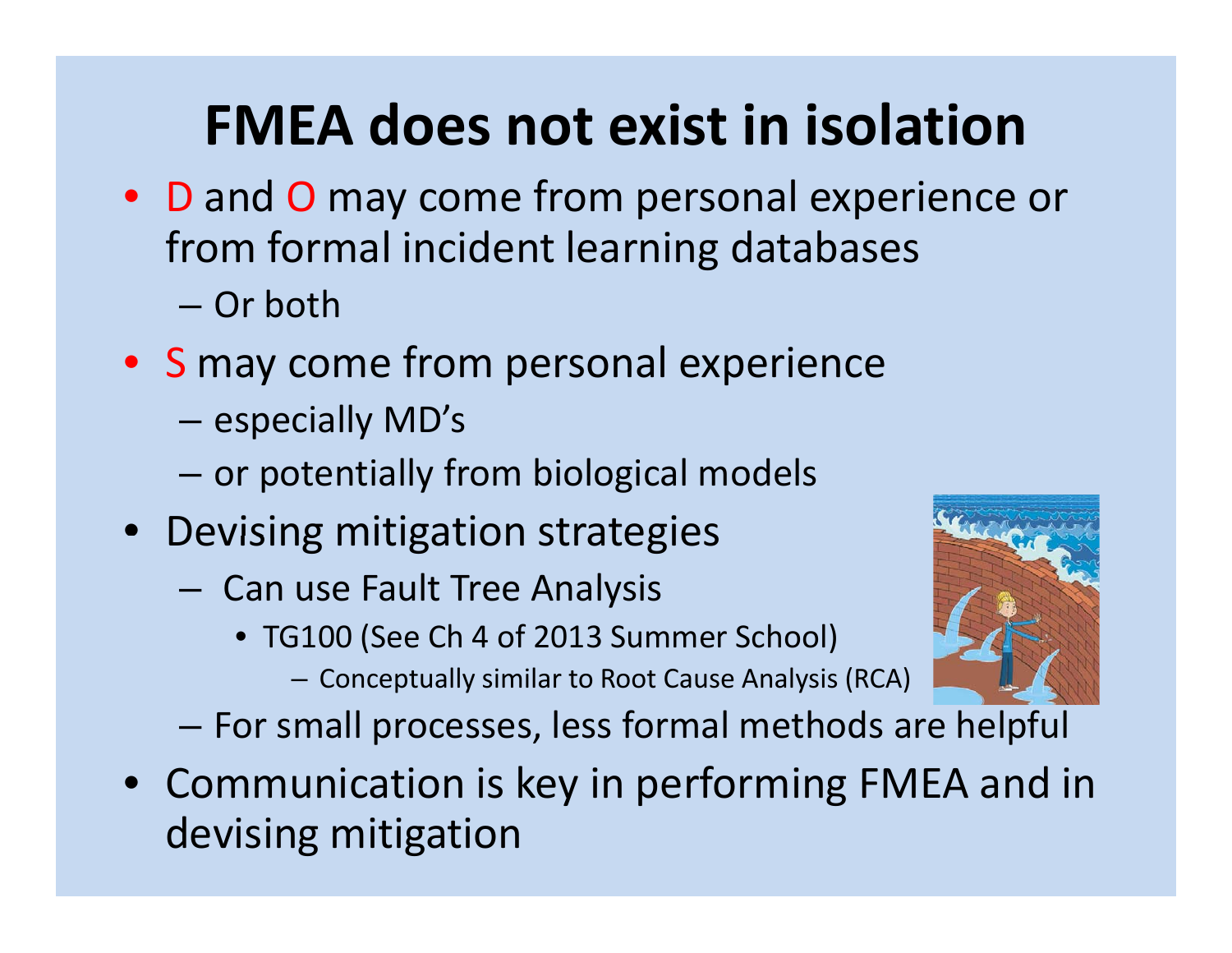#### **Example 1: MU Calculations for after-hours cases**

- The group=1 (me)
- $\bullet$  Results had to be discussed with others in order to implement changes
- The changes occurred incrementally, over several years

History:



- $\bullet~$  For  $\sim$  10 years, I've in-serviced new personnel on physics/dosimetry aspects of after-hours treatments
	- New residents, new therapists
- •Class responses sometimes revealed risky areas
- •The hospital's Reporting Database also revealed risky areas
- $\bullet$  I lobbied for changes that would mitigate these FMs
	- $-$  And continue to lobby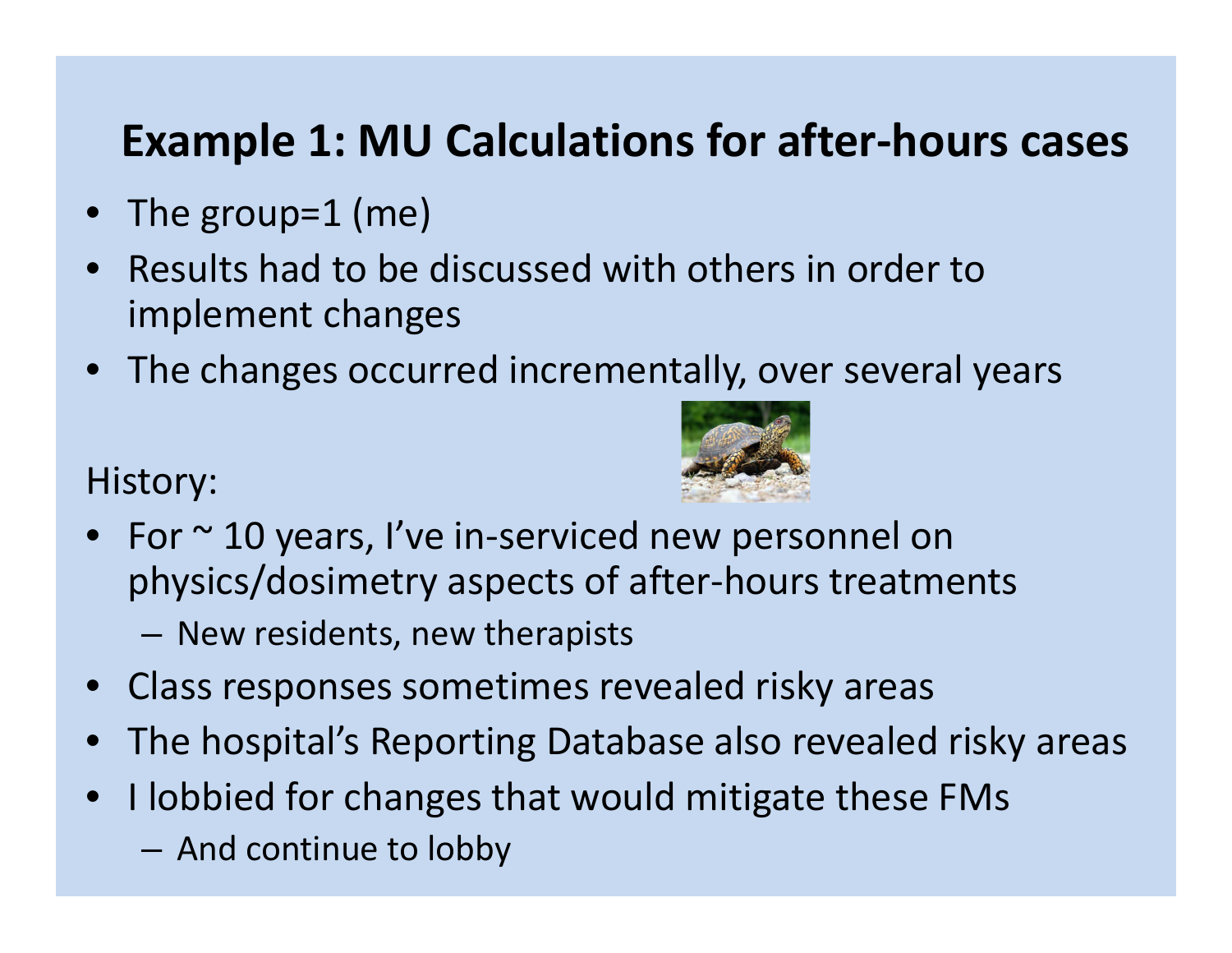### **Ground Rules for MU calculations outside normal clinic hours at m y institution**

• Photons: Parallel opposed or single fields only; blocks or static MLC onl y beam modifiers

– $-$  Electrons after hours are very rare

- 1<sup>st</sup> calc by therapist (in-house program); check by resident (manual, from beam data tables)
- Differences > 2% must be resolved by a senior t herapist
- Dose/fraction ≤ 400 cGy
- Case must get complete dosimetrist check before treatment on the first working day
- Some patients are CT simulated during regular hours, a few are set up on the linac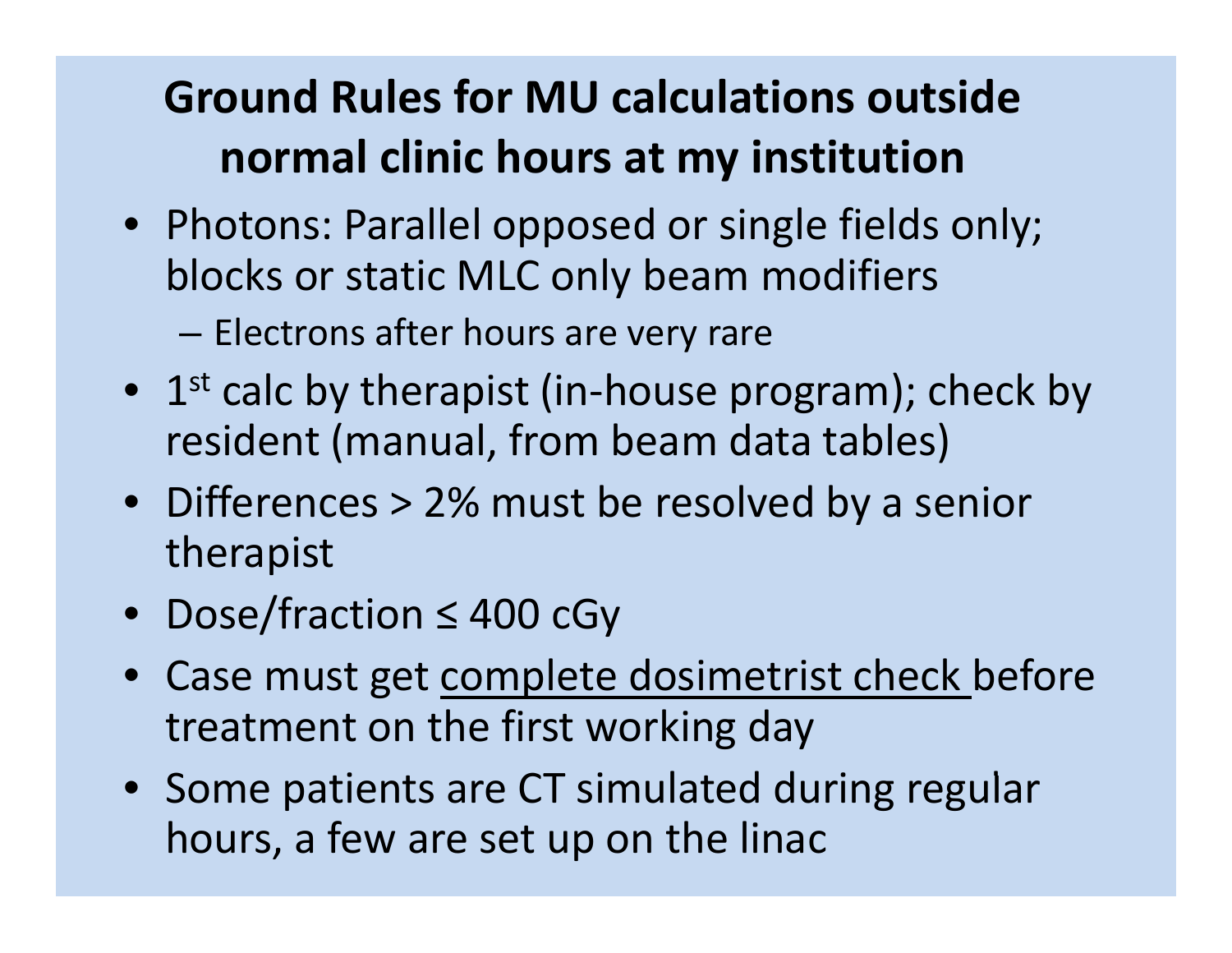#### **Overall Process for Cases Calculated After Hours**

1. If RX is ready before  $\sim$  6 pm, dosimetristscalculate and check, though the patient is treated after hours

2. After hours calcsma y be used for 2-3 treatments, depending on weekends

| <b>Table 9-1.</b> Process tree for emergency (on-call) treatments in my department |  |
|------------------------------------------------------------------------------------|--|
|------------------------------------------------------------------------------------|--|

|                                                                      | Patients with CT simulation                                                                                                                                                              | Patients without CT simulation                                                                                                                                                           |  |  |  |
|----------------------------------------------------------------------|------------------------------------------------------------------------------------------------------------------------------------------------------------------------------------------|------------------------------------------------------------------------------------------------------------------------------------------------------------------------------------------|--|--|--|
|                                                                      | Consult with attending MD/resident - History and<br>physical                                                                                                                             | Consult with attending MD/resident - History and<br>physical                                                                                                                             |  |  |  |
|                                                                      | Decision to treat/treatment site(s); includes MD review of<br>previous RT                                                                                                                | Decision to treat/treatment site(s); includes MD review of<br>previous RT                                                                                                                |  |  |  |
|                                                                      | RT notations made in hospital database                                                                                                                                                   | RT notations made in hospital database                                                                                                                                                   |  |  |  |
|                                                                      | Immobilization at simulator (CT scan performed, setup<br>information documented, alignment marks placed)                                                                                 | Immobilization at treatment machine (localization<br>radiographs); setup information documented, alignment<br>marks placed                                                               |  |  |  |
|                                                                      | Prescription by attending MD (disease site Rx point,<br>dose/fraction, # fractions, energy, specify beam<br>arrangement)                                                                 | Prescription by attending MD (disease site Rx point,<br>dose/fraction, # fractions, energy, specify beam<br>arrangement)                                                                 |  |  |  |
| Approval of field apertures (DRRs or radiographs) by<br>attending MD |                                                                                                                                                                                          | Approval of field apertures (radiographs at treatment<br>machine) by attending MD                                                                                                        |  |  |  |
|                                                                      | Separation and other relevant patient-specific<br>measurements at simulator or from CT scan                                                                                              | Separation and other relevant patient-specific<br>measurements at treatment machine                                                                                                      |  |  |  |
|                                                                      | MU calculation (first calculation by therapist, check by<br>resident)                                                                                                                    | MU calculation (first calculation by therapist, check by<br>resident)                                                                                                                    |  |  |  |
|                                                                      | Entry of treatment information into Aria (therapist)                                                                                                                                     | Entry of treatment information into Aria (therapist)                                                                                                                                     |  |  |  |
|                                                                      | Patient set up at machine                                                                                                                                                                | Setup finalized                                                                                                                                                                          |  |  |  |
|                                                                      | Radiograph(s) acquired, saved to database, approved<br>(attending or resident)                                                                                                           | Radiograph(s) acquired, saved to database, approved<br>(attending or resident)                                                                                                           |  |  |  |
|                                                                      | <b>Treatment delivered</b>                                                                                                                                                               | <b>Treatment delivered</b>                                                                                                                                                               |  |  |  |
|                                                                      | On first working day after initial treatment, all aspects<br>of the case are reviewed by a dosimetrist or physicist;<br>attending physician approves radiographs if not already<br>done. | On first working day after initial treatment, all aspects<br>of the case are reviewed by a dosimetrist or physicist;<br>attending physician approves radiographs if not already<br>done. |  |  |  |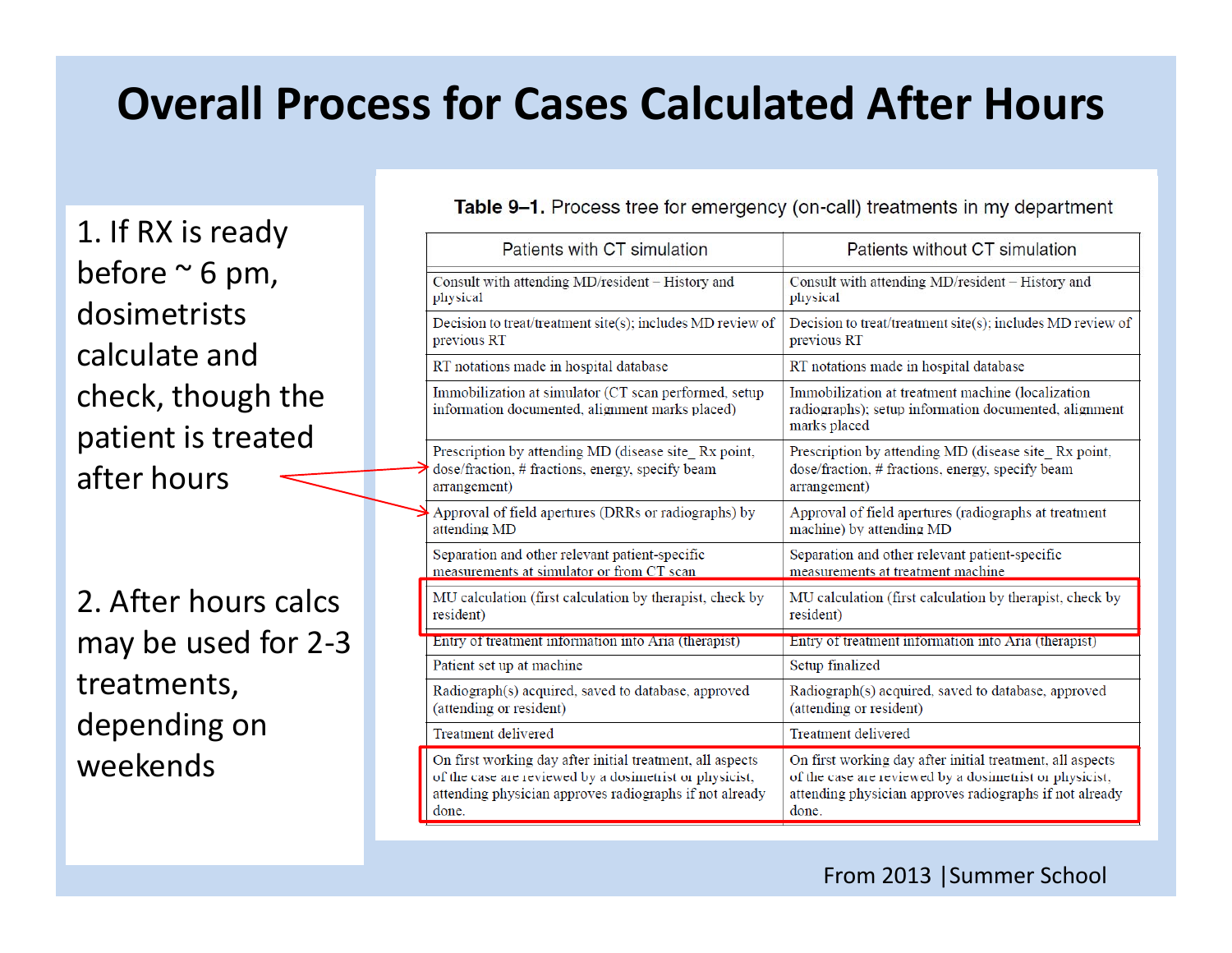

- Here, I focus on the MU calculations only
- I leave out failure modes such as "inappropriate prescription", "wrong isocenter", "failure to account for previous treatment", set-up and delivery FMs, etc
- One goal of the full dosimetrist check is to find such failures
	- – $-$  To correct for subsequent treatments
	- $-$  To ameliorate, considering the dose already given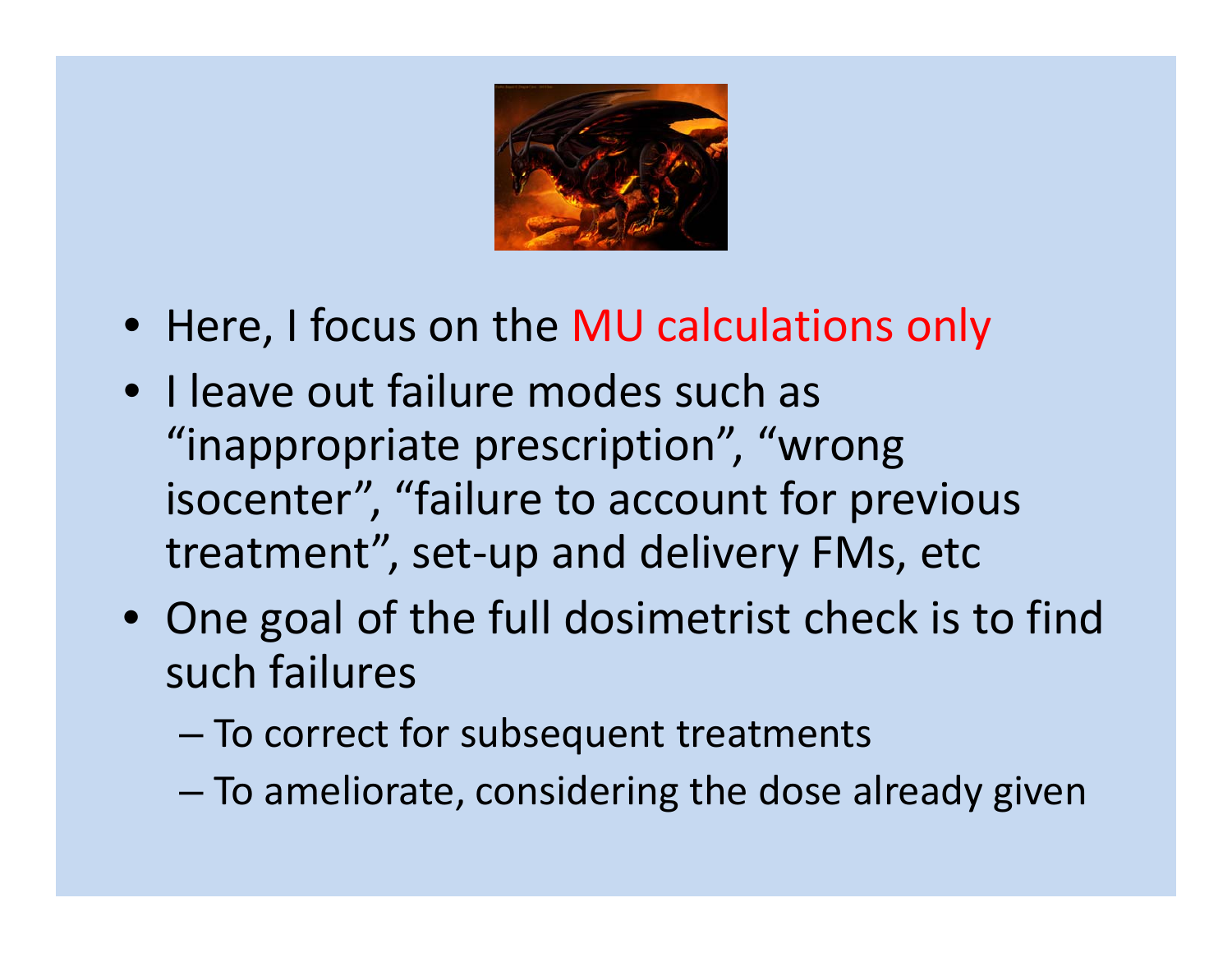### Many safety-related simplifications were in place before I did <sup>a</sup> FMEA

- Some of these were longstanding, some based on feedback from the crash-course and the clinic
- Simplifications included
	- $-$  Isocentric setups only for photons
		- No inverse square corrections for after-hours calcs
		- For parallel opposed treatments: Rx for equal doses to midplane
		- For single fields: Rx prescribed to isocenter
	- $-$  For adult whole brain, use 16x16 for Sp, TMR
	- $-$  If CAX is outside field or near field edge, measure separation for TMR calculation at mid-field
		- **Dosimetrist will clean up on 1st working day**
		- **If no errors were made, MUs calculated by the dosimetrist were MUs are within 2-3% of those done 'on call'**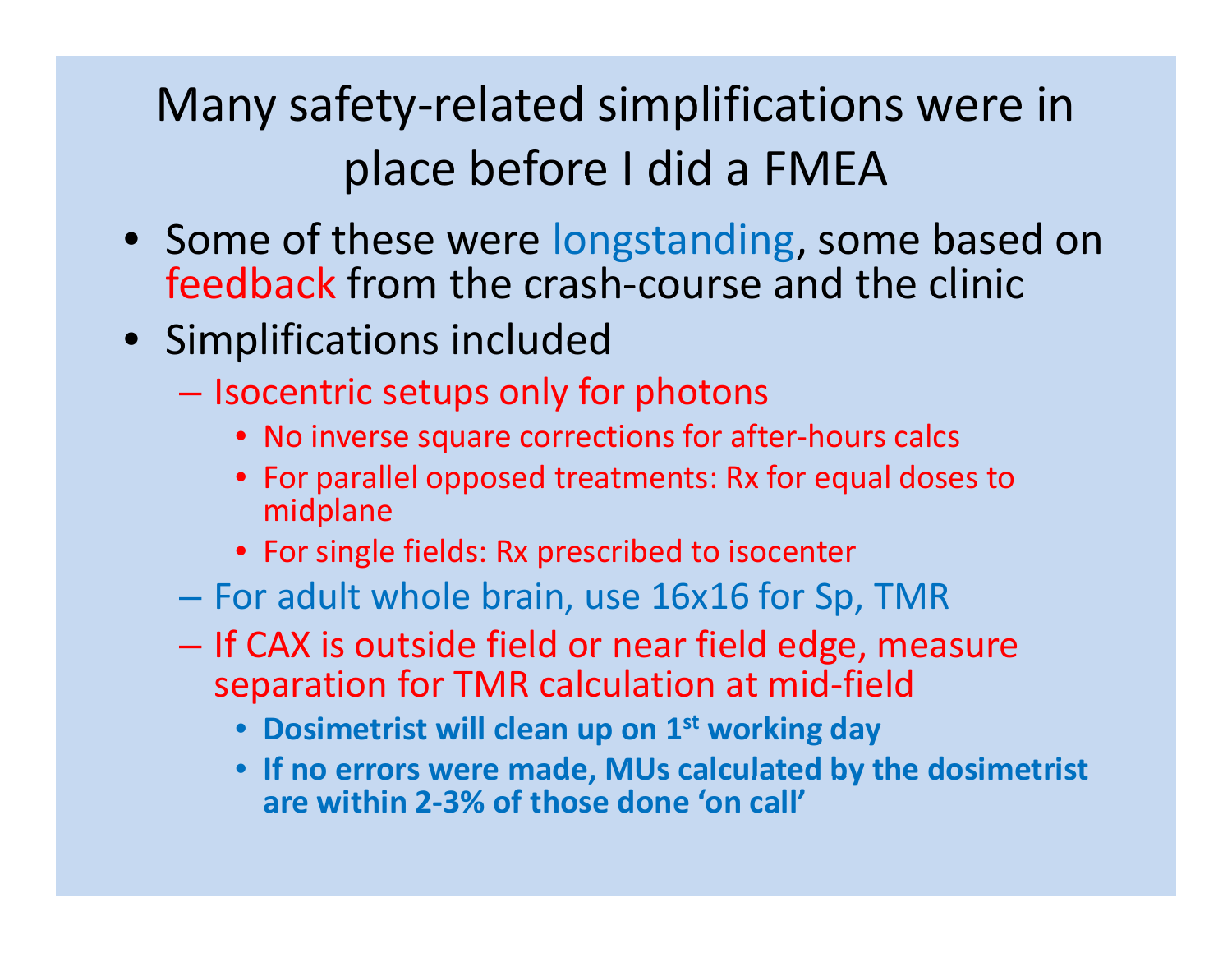### **FMEA for on-call MU calculations**

Table 9-2. Example FMEA for on-call monitor unit calculations for parallel-opposed fields treated on-call in author's department. The isocenter and prescription points are always at mid-depth in these cases. This table covers MU calculation risks only. Delivery failure modes (e.g. treat at wrong isocenter) are not included.

| Failure                                                                           | O              | S              | D <sub>1</sub> | D <sub>2</sub> | RPN <sub>1</sub> | RPN <sub>2</sub> | Comments                                                                                              |
|-----------------------------------------------------------------------------------|----------------|----------------|----------------|----------------|------------------|------------------|-------------------------------------------------------------------------------------------------------|
| Calculate MU for information from<br>wrong patient                                | $\overline{2}$ | 8              | 6              | 3              | 96               | 48               |                                                                                                       |
| Calculate MU for wrong beam energy                                                | 3              | 6              | 4              | $\overline{2}$ | 72               | 36               |                                                                                                       |
| Calculate MU for wrong depth (e.g.<br>look up TMR for separation, not<br>sep/2)   | 4              | 8              | 4              | $\overline{2}$ | 128              | 64               |                                                                                                       |
| Dose doubling (Calculate MU to<br>deliver total Rx dose from each beam)           | 3              | 10             | 3              | 1              | 90               | 30               |                                                                                                       |
| Calculate the equivalent square for<br>the wrong collimator setting               | 5              | 3              | 5              | 1              | 75               | 15               | Risk with independent jaws                                                                            |
| Error in calculating equivalent square<br>(but collimator setting correct) for Sc | 4              | $\overline{2}$ | 1              | 1              | 8                | 8                | Error can only occur in the<br>manual check calculation                                               |
| Error in calculating equivalent square<br>for Sp and TMR                          | 4              | $\overline{2}$ | 3              | 1              | 24               | 8                | Program allows error because<br>the user can input an<br>estimated equivalent square<br>with blocking |
| Omission of transmission factor for<br>blocks or support devices                  | 5              | 1              | 5              | $\overline{c}$ | 25               | 10               |                                                                                                       |
| Failures to follow procedure                                                      |                |                |                |                |                  |                  |                                                                                                       |
| MUs used for treatment without sec-<br>ond check (failure to follow<br>procedure) | $\overline{2}$ | Q              |                | 1              |                  | 18               | These are high potential S                                                                            |
| Large discrepancy accepted without<br>senior therapist adjudication               | $\overline{2}$ | 9              |                | 2              |                  | 36               | because they negate safety<br>mechanisms in place                                                     |
| On-call case not given to dosimetrist<br>before treatment on first working day    | $\overline{2}$ | 9              |                | 6              |                  | 108              | Might be detected in 'weekly'<br>checks chart rounds                                                  |

D1 is Detectability on-call (before treatment delivered) D2 is Detectability at or after dosimetrist's check

- $\bullet$  I did this FMEA 'for fun'
- Discussed results with Treatment Planning Chief to get implemented

•Green box: new simplifications

•New **stronger procedures** make **timely** dosimetrist review more certain

#### •**These are:**

- •**Task sent to Treatment Planning via Aria**
- **Aria Alert tells treatment machine that case must get case physics review**

• Alas! Aria inputs are not automatic! But information is automatically propagated from that point on.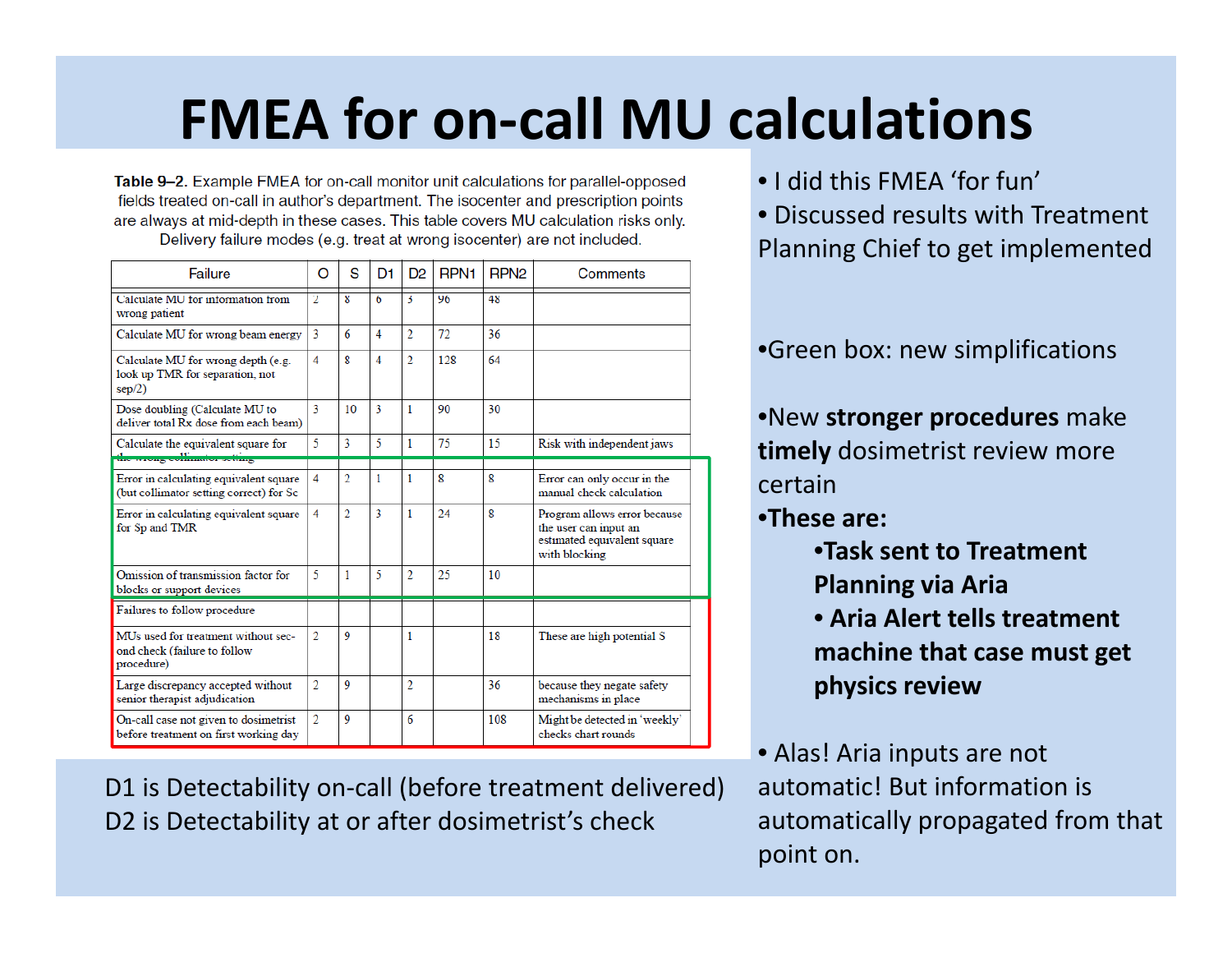- • Simplifications remove items that distract from more serious factors. They may introduce small errors that are clinically insignificant for a few treatments and are easily cleaned up on first working day.
	- •• Set transmission factors to 1 in on call calculations
	- • Calculate Sp and TMR for equivalent area from jaws
		- Or 16x16 for whole brain



- •• In-service emphasizes to new personnel the importance of bringing case to dosimetrist attention on first working day
- Most recently \_ Take advantage of TMS (Aria) features:
	- • Send Task (to tx planning) and Alert (to Machine) to make sure cases get suitable physics review
- • *We have not yet have implemented <sup>a</sup> policy to limit # of fractions given with after-hours calculations and setups*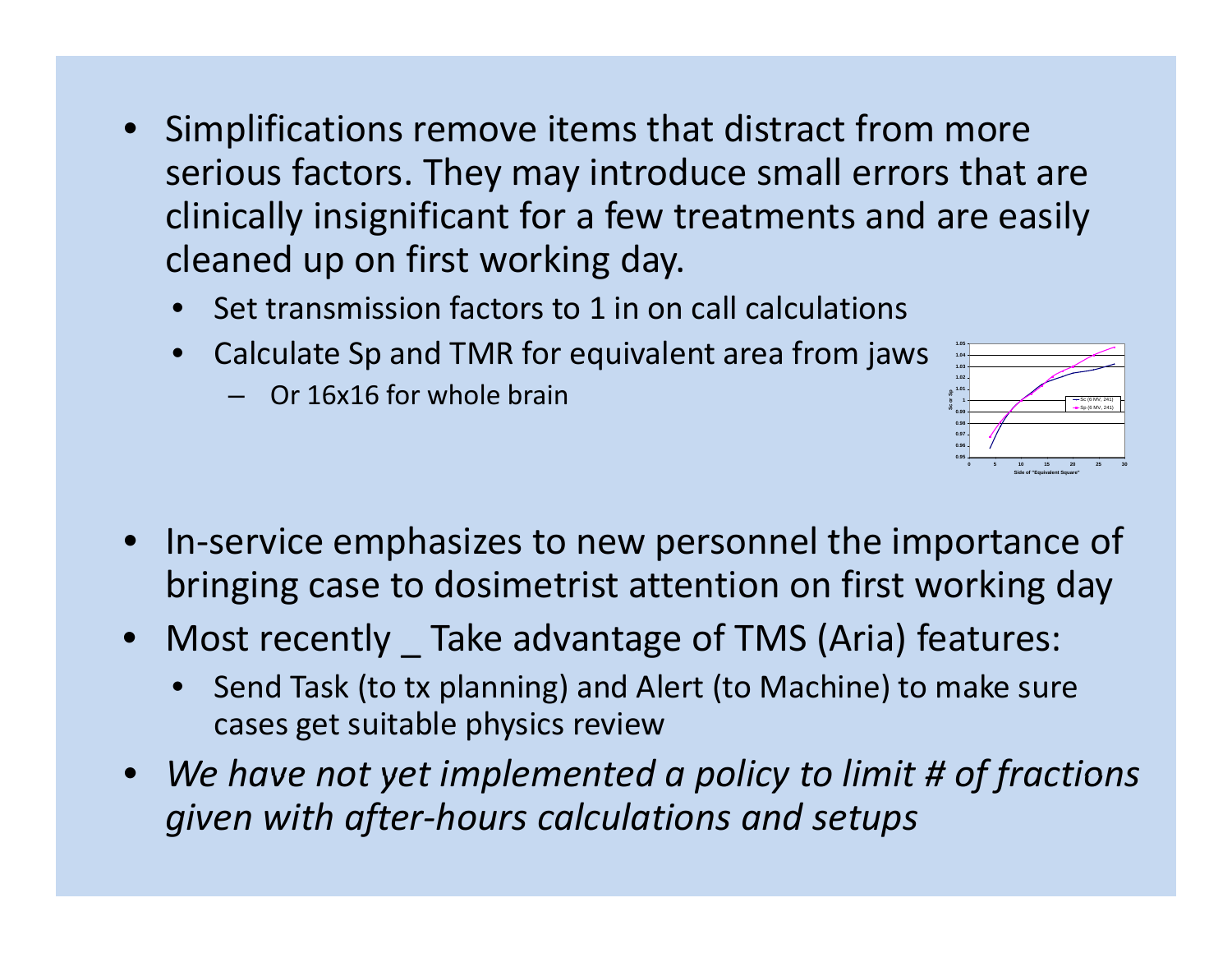### **Example 2: DIBH for left breast tangents**



• For some left-breast patients, the heart is very close to the inner chest wall; tangents would give full dose to part of the heart.

• For some of these, deep inspiration raises the breast and chest wall more than the heart

•Some can do reproducible breath holds without undue stress

• For this group of patients, Deep Inspiration Breath Hold (DIBH) reduces heart dose during breast tangent treatment •Lung mean dose also reduced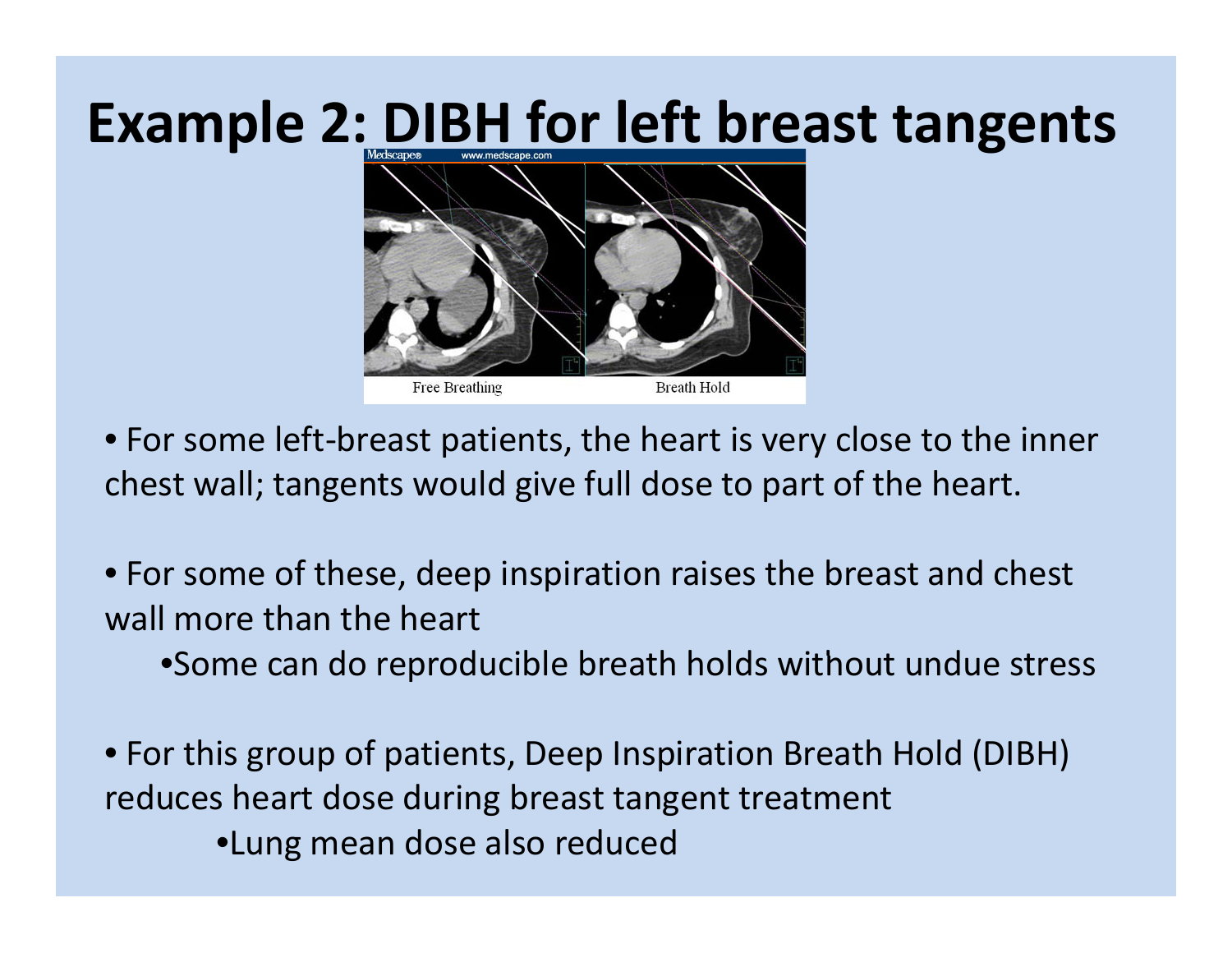#### **DIBH for left-breast tangents**

- Varian RPM system can be used to monitor a coached breath-hold
- For  $\sim$  3 years, my department has used RPM-DIBH on selected pre-menopausal, left-breast cancer patients treated with tangents

– 50-60 to date

• Simulations are on one Philips Brilliance; treatments are on a Trilogy with RPM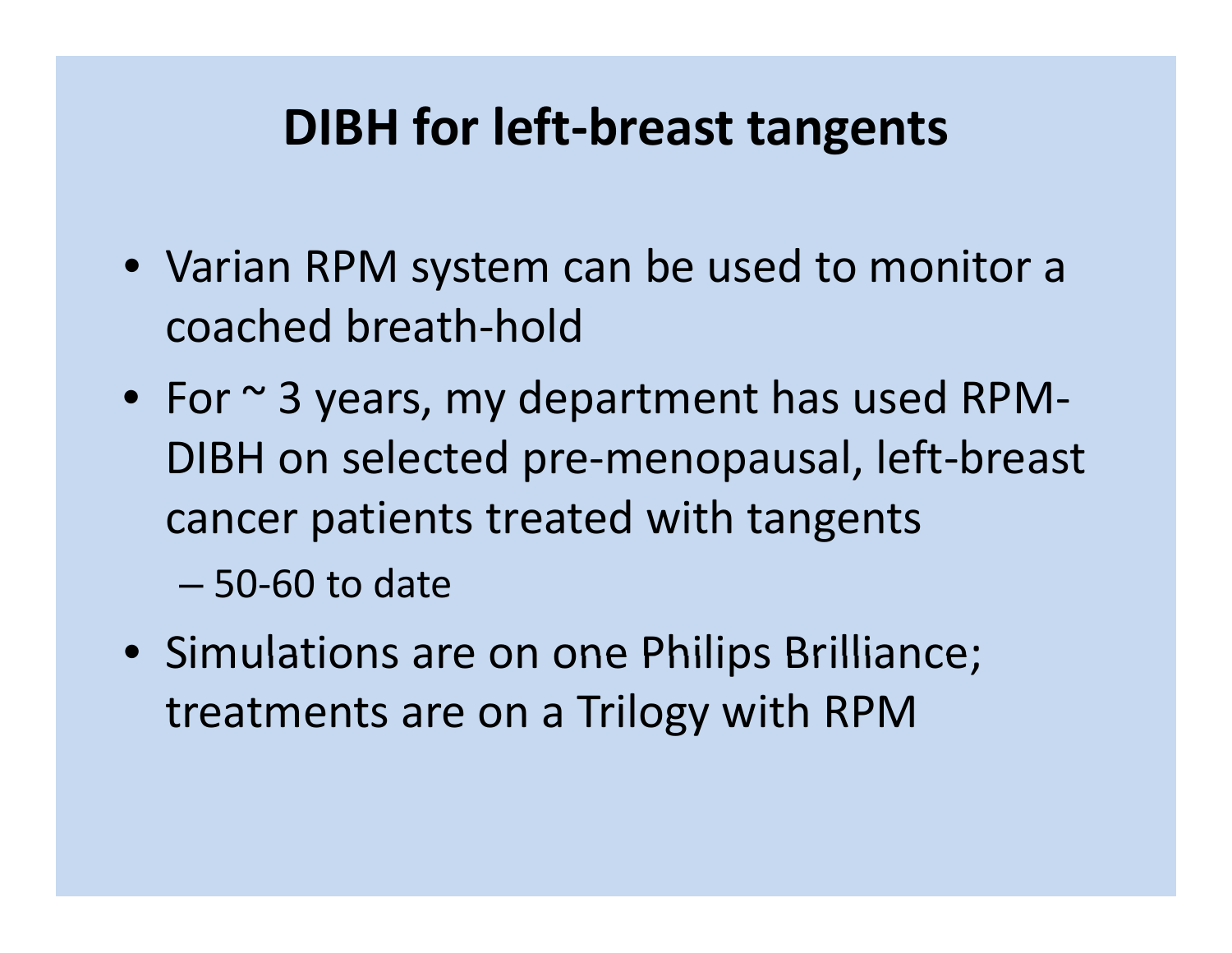### **The FMEA for Breast DIBH Group**

#### **Physicists**

- *Alison Kelly*
- *Nicholas Stein*
- *Ellen Yorke*

### Therapists

- *Andre Houston*
- *Hilary Piszko*
- *Jill Topf*

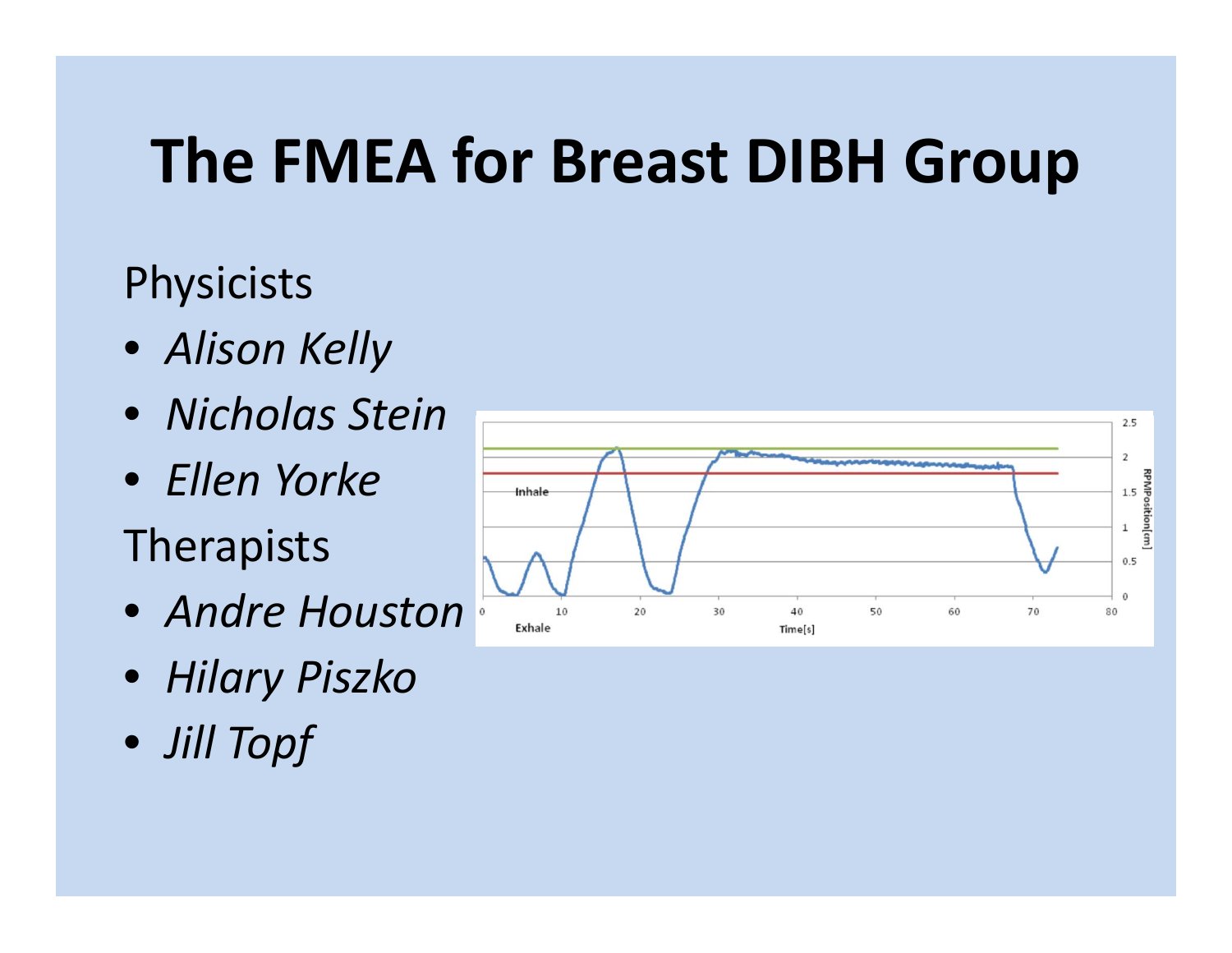- All 6 of us are
	- –— Directly involved in breast DIBH
	- – $-$  In position to suggest and implement changes
- This FMEA+Mitigation project is still ongoing
- Analysis started in early January 2014
	- Meetings via email and informal conversation
	- – Worked from spreadsheets rather than more artistic (but labor intensive) graphics
- Starting with sim, we listed 45 process steps
	- –4 done by MD, 23 by therapist, 18 by physics team
	- –4 steps in red bracket repeated at each treatment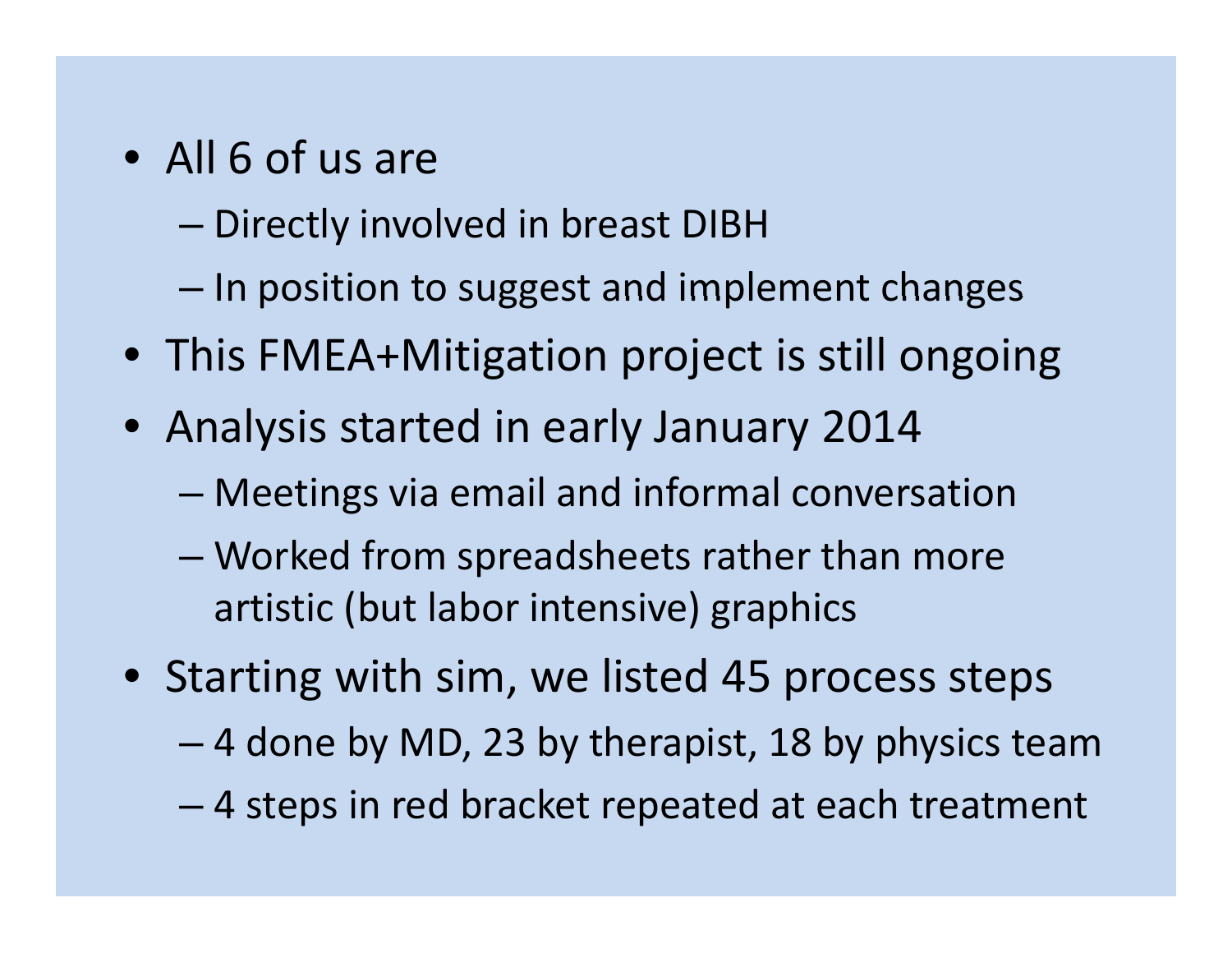- We identified 105 FMs peculiar to DIBH
	- Did not consider FMs that can happen with freebreathing breast tangent cases
	- Most FMs were obvious
		- Think of the right thing and imagine not doing it
		- $\bullet$  There are few forcing functions available in our process
	- 25 FMs had been seen at least once before (giving us a handle on worst-case O's). Procedures had been designed on the fly to address them
	- 12 new potentially consequential FMs were identified
	- Since breast DIBH is an 'elective' treatment, most S's were at worst 'limited toxicity'
		- loss of benefits of DIBH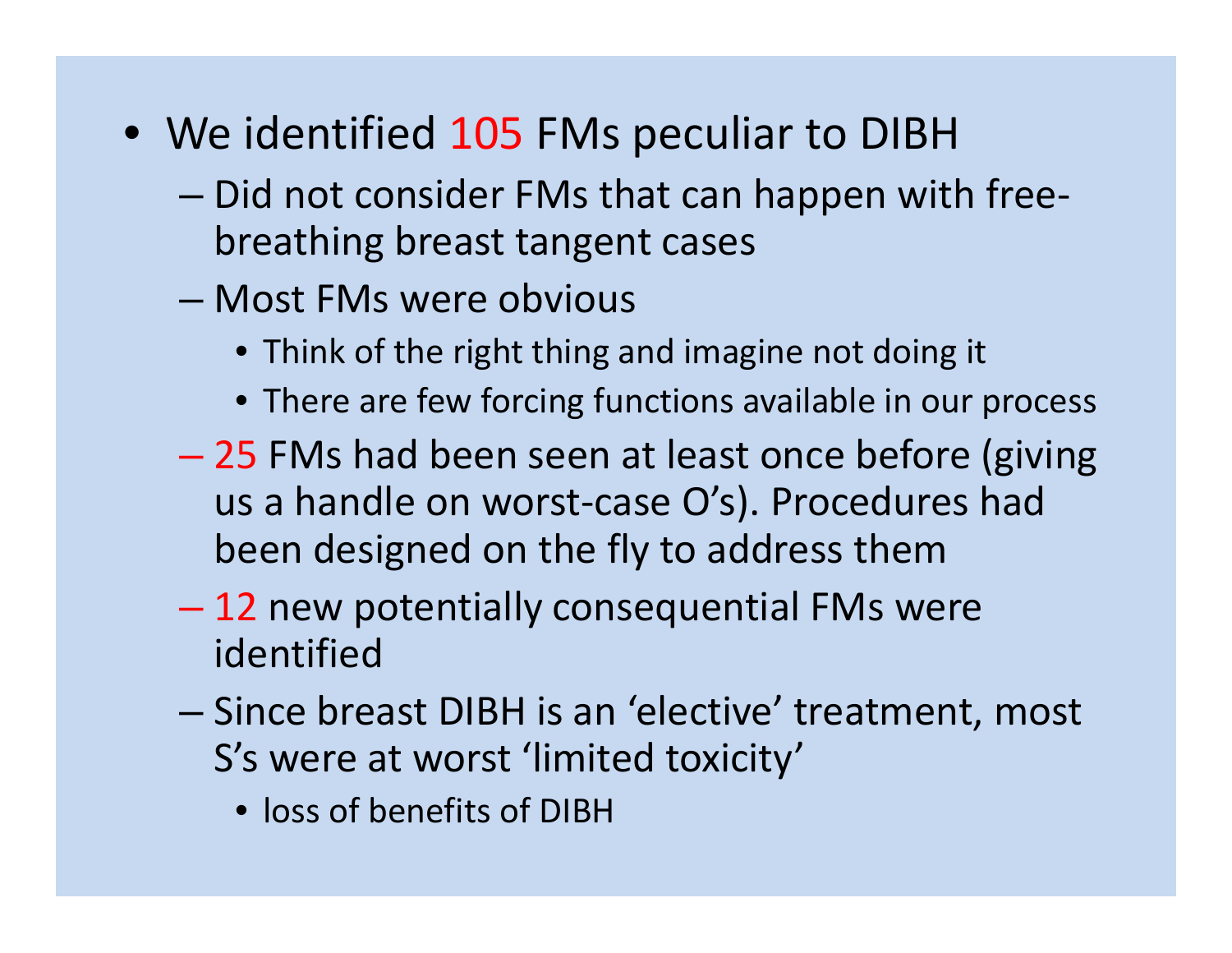|                | A                                                                                                                                                                 |
|----------------|-------------------------------------------------------------------------------------------------------------------------------------------------------------------|
| 1              | Process Map_DIBH for left breast tangents treated on Trilogy (443)                                                                                                |
| $\overline{2}$ | Patient identified and tested by MD (heart-chest wall anatomy will benefit) - MD decision to go for DIBH                                                          |
| з              | Simulator set up for DIBH (camera, cable)                                                                                                                         |
| 4              | MD 'wires' treatment volume (often done by resident)                                                                                                              |
|                | 5 Simulator calls physics                                                                                                                                         |
| 6              | Patient trained and monitored visually (in room)                                                                                                                  |
| 7              | Patient input to RPM database                                                                                                                                     |
|                | 8 Reference session set up in RPM database                                                                                                                        |
| 9              | RPM block placed on patient/camera view checked                                                                                                                   |
|                | 10 Patient approximately positioned                                                                                                                               |
|                | 11 Patient monitored (without scanning) on RPM screen to establish audio connection, feasible breath-hold amplitude                                               |
|                | 12 Overall Process explained to patient                                                                                                                           |
|                | 13 Patient in final position; Therapist places temporary alignment marks for position verification                                                                |
|                | 14 Free breathing scan acquired                                                                                                                                   |
|                | 15 Therapists set isocenter coordinates at console                                                                                                                |
|                | 16 Therapists go into room and                                                                                                                                    |
|                | 17 Therapists check alignment marks still on;                                                                                                                     |
|                | 18 Therapists make temporary isocenter marks (sharpie pen)                                                                                                        |
|                | 19 Therapist prepares scanner for DIBH scan                                                                                                                       |
|                | 20 Physicist starts RPM and coaches patient to breathhold                                                                                                         |
|                | 21 DI scan acquired during breath-hold                                                                                                                            |
|                | 22 Physicist sets tolerance (~5 mm) window around breath-hold level                                                                                               |
|                | 23 Physicist saves and exports reference trace                                                                                                                    |
|                | 24 Therapist sets DI isocenter at same couch coordinates as free-breathing                                                                                        |
|                | 25 Therapist tattoos setup points and RPM box corners, all documenting photos taken                                                                               |
|                | 26 Both studies saved                                                                                                                                             |
|                | 27 Free breathing and DIBH scans exported to Physics                                                                                                              |
|                | 28 Therapist exports treatment field DRRs to SPIN (our RT mini-pacs)                                                                                              |
|                | 29 Therapist writes instructions for free-breathing setup, adds "setup FB, treat DIBH"                                                                            |
|                | 30 MD writes Rx specifying DIBH (and dose, beam energy, bolus, etc)                                                                                               |
|                | 31 Dept scheduler schedules machine                                                                                                                               |
|                | 32 Patient-specific equipment sent to Tx machine                                                                                                                  |
|                | 33 Planner assigned to case                                                                                                                                       |
|                | 34 Treatment planner imports FB and DIBH scans to planning system                                                                                                 |
|                | 35 Planner rigidly registers spine between FB and DIBH scan (registration should require minimal translations or rotations if patient did not move between scans) |
|                | 36 Planner assesses potential for problems, need for intervention at planning or first-day treatment level.                                                       |
|                | 37 Planner may also assess benefit to heart and communicate potential problems to MD                                                                              |
|                | 38 Treatment plan done on DIBH scan                                                                                                                               |
|                | 39 Reference DRRs generated from DIBH scan and exported OR physicist checks already-exported (from sim) reference DRRs                                            |
|                | 40 Planner adds field-edge information to setup instructions                                                                                                      |
|                | 41 Reference DIBH trace (with threshhold lines) printed for use at treatment machine                                                                              |
| 42             | Plan and Aria entries checked in normal fashion                                                                                                                   |
|                | 43 At our institution, the first day at the linac is for 'films' (EPID imaging) only; imaging more frequently than weekly is at MD's discretion                   |
|                | 44 Therapist opens RPM reference session                                                                                                                          |
|                | 45 Therapist sets up patient and places RPM block                                                                                                                 |
|                | 46 Patient set up free breathing, according to skin marks, at treatment machine; RPM block placed                                                                 |
|                | 47 Therapist coaches patient to breath hold, acquires radiographs within RPM gate                                                                                 |
|                | 48 MD reviews/approves first-day setup radiographs                                                                                                                |
| 49             |                                                                                                                                                                   |
|                | 50   If radiographs are approved, patient is treated in breath-hold at the level set from the simulator reference                                                 |
|                | 51 session for the duration of her treatment course                                                                                                               |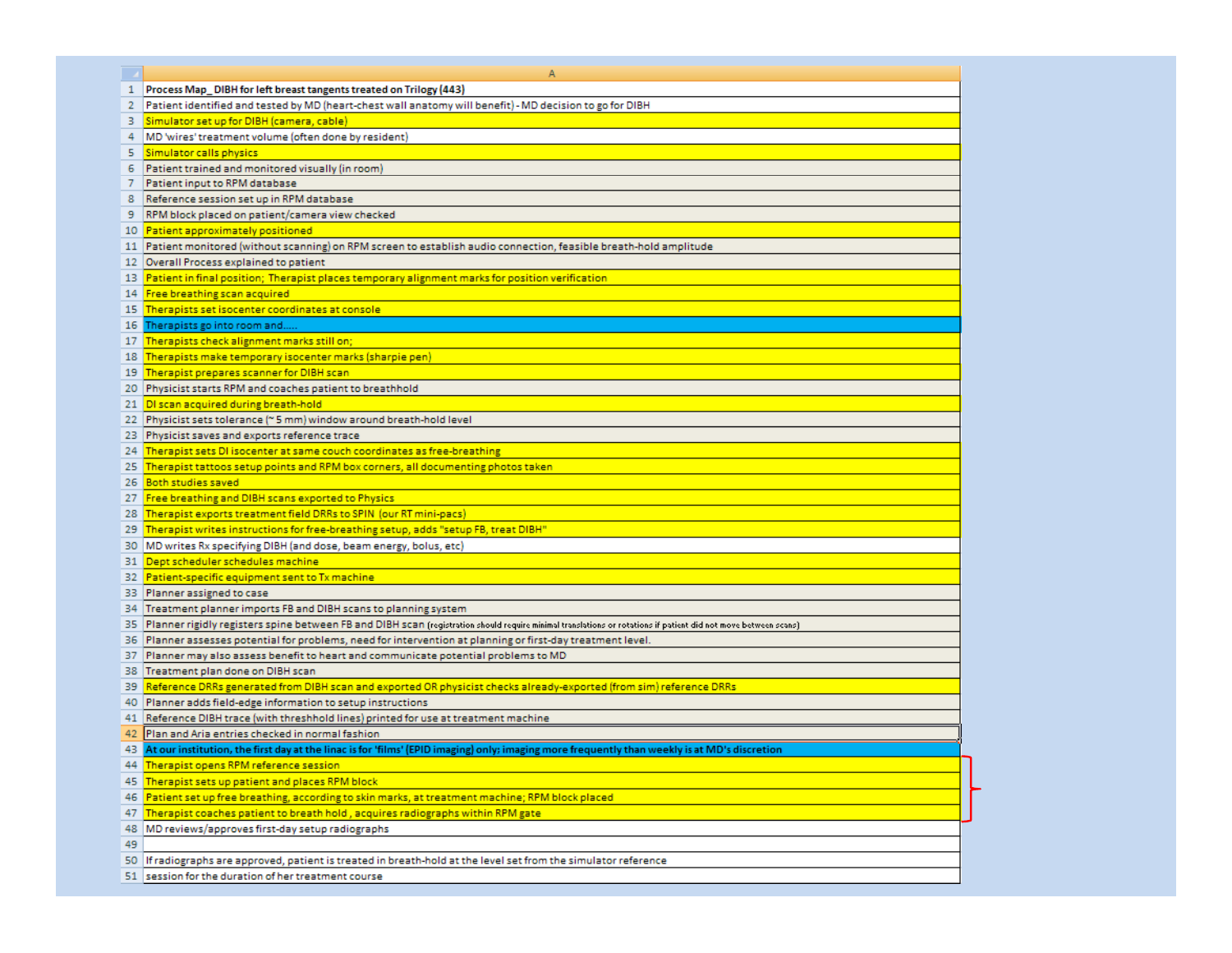- Hardware/software FMs are immediately obvious – $-$  D=1; Can't proceed till they are resolved
- A tighter integration with the treatment machine (e.g. TrueBeam) would greatly reduce RPN for FMs such as
	- $-$  "Breathing trace associated with wrong patient"  $\,$
	- – $-$  Failure to treat with DIBH as planned
- Our highest risk FMs are caused by human factors  $-$  Training, clear procedures, education of new staff
- Only 'soft' mitigating strategies at our disposal so far:
	- $-$  Improve documentation
	- $-$  Tighten procedures, stress naming conventions
	- Facilitate communication within 'team'
		- Enlarge the team in line with increased demand
- We find discussion and sensitization to potential problems is beneficial on its own